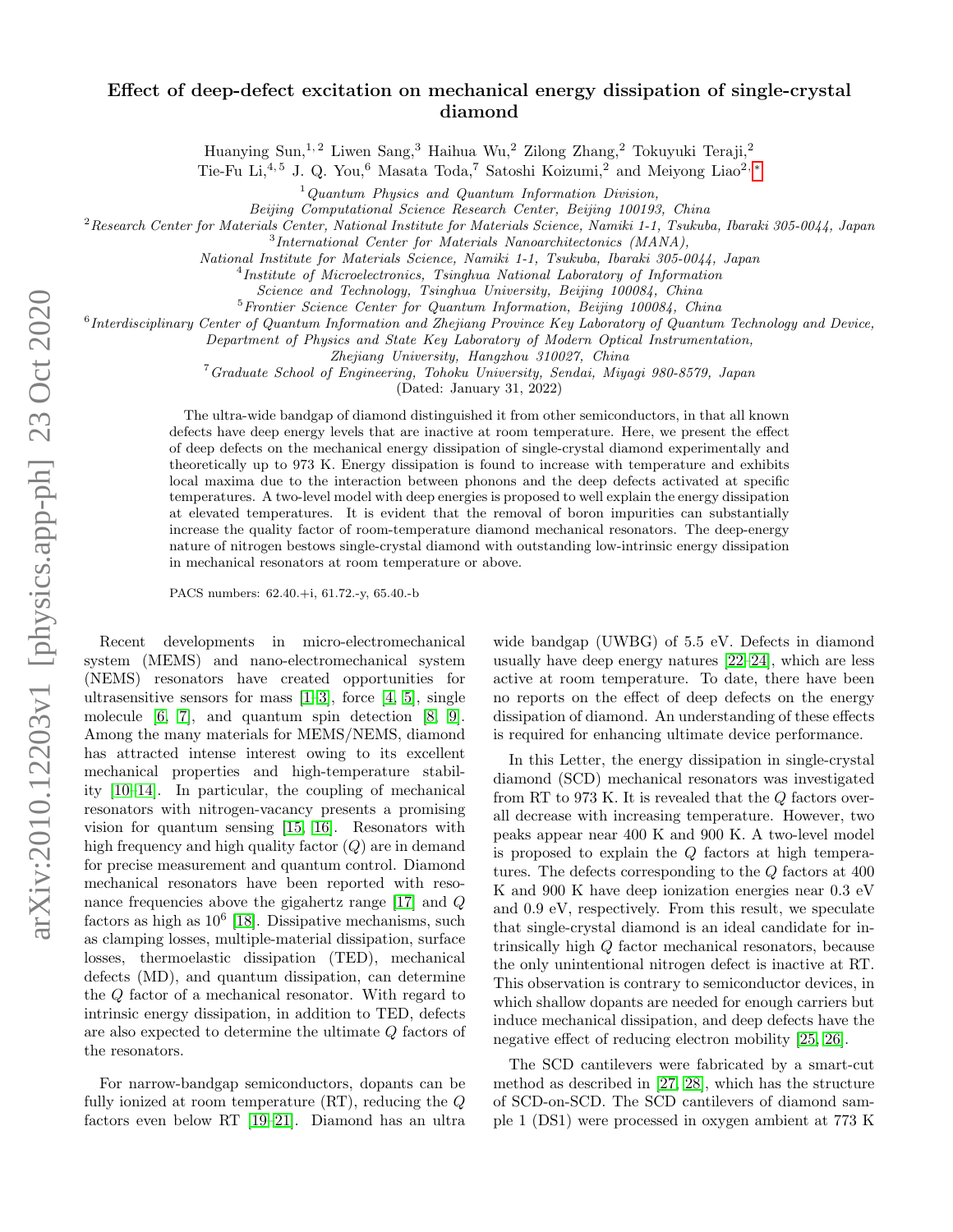

<span id="page-1-1"></span>FIG. 1. (Color online.) Dependence of resonance frequency on cantilever length of sample DS1 at room temperature. The blue squares are the experimental measurements, and the red line represents the calculated values based on Eq. [\(1\)](#page-1-0) with  $t = 1.44 \mu \text{m}, E = 1100 \text{ GPa}, \text{ and } \rho = 3.5 \text{ g/cm}^3$ . The inset represents the schematic of a single SCD cantilever.

to remove the ion-irradiated defects at the bottom of the cantilevers [\[29\]](#page-4-23). The dimensions of the cantilevers are as follows: thickness  $t = 1.44 \mu m$  and length L from 80  $\mu$ m to 140  $\mu$ m, and width w of 6 and 12  $\mu$ m. The inset in Fig. [1](#page-1-1) shows a schematic of an SCD cantilever. To obtain the resonance frequency spectra, the SCD cantilevers were actuated by a radio-frequency signal applied to a probe placed aside the SCD cantilevers. The outof-plane resonance frequencies of the cantilevers were detected with a laser Doppler vibrometer [\[28\]](#page-4-22). The samples were measured in a high vacuum with a pressure of approximately  $10^{-4}$  Pa to eliminate air damping. The measurements were conducted from RT to 1000 K in steps of 25 K, which was controlled by a Lake Shore Model 335 temperature controller. To exclude the effect of the surface adsorbates on the resonance frequencies and Q factors, the SCD cantilevers were annealed at 1000 K for 1 h before the detailed measurements (Fig. S1) [\[30\]](#page-4-24). The Q factor is calculated as  $Q = \omega/\Delta\omega$ . The measured resonance frequency spectra were fitted on the basis of the Lorentzian line shape (Fig. S2) [\[30–](#page-4-24)[32\]](#page-4-25). Here,  $\omega$  is the resonance frequency and  $\Delta\omega$  is the full width at half maximum (FWHM) of the resonance peak. To preclude the effect of thermal drift on the Q factors, we measured the frequency spectra back and forth, until there was no change in the resonance peak.

First, the length-dependent resonance frequencies of the SCD cantilevers were utilized to rule out the stress effect on the resonance frequency and  $Q$  factors [\[33\]](#page-4-26). We confirmed that the out-of-plane resonance frequency of the cantilevers can be described in the following form [\[34\]](#page-5-0), as shown in Fig. [1:](#page-1-1)

<span id="page-1-0"></span>
$$
\omega_n = K_n^2 \frac{t}{L^2} \sqrt{\frac{E}{12\rho}} \tag{1}
$$

<span id="page-1-3"></span>TABLE I. The optimal fitting parameters for temperaturedependent resonant frequency for two SCD cantilevers in sample DS1. Here, Young's modulus  $E_0$  and the Debye temperature  $\Theta_D$  are set as 1100 GPa and 2230 K, respectively [\[39\]](#page-5-1).

| Sample 1 | Length<br>$(\mu m)$ | Width<br>$(\mu m)$ | $\epsilon$<br>'MPa) | (MPa) |
|----------|---------------------|--------------------|---------------------|-------|
| HL-4     | 100                 | 12                 | 45.16               | 6.14  |
| IV-3     | 120                 | 12                 | 51.79               | 0.27  |

where  $K_n$  is the vibration mode index, with  $K_1$  =  $1.8751, K_2 = 4.6941, K_3 = 7.8548, ..., K_n = (2n - 1)\pi/2,$ and  $L$  and  $t$  are the length and thickness of the cantilever, respectively. For SCD, the Young's modulus  $E \approx 1100$ GPa and the density of mass  $\rho = 3.5$  g/cm<sup>3</sup> at RT. In addition, we fit the length-dependent resonance frequency by considering the stress in the cantilevers by [\[35,](#page-5-2) [36\]](#page-5-3)

$$
\omega_n(\sigma) = \omega_n \sqrt{1 - \frac{\sigma A L^2}{K_n^2 E I}} \tag{2}
$$

where  $\sigma$  is the magnitude of the uniaxial compressive stress along the length of the beam,  $I = wt^3/12$  is the bending moment, and A is the cross-sectional area. It is shown in Table S1 that the stress in the SCD cantilevers is negligible [\[30\]](#page-4-24).

Second, we investigated the temperature-dependent resonance frequency to extract the Young's modulus as a function of temperature for subsequent energy dissipation analysis. The resonance frequency of the SCD cantilevers (III-4 and IV-3 of sample DS1) as a function of temperature is shown in Fig. [2.](#page-2-0) The exponential decrease in the experimental resonance frequency with temperature is modeled by the temperature-dependent Young's modulus [\[37\]](#page-5-4):

<span id="page-1-2"></span>
$$
E(T) = E_0 - CT \exp\left(-\frac{T_0}{T}\right) \tag{3}
$$

where  $E_0$  is the Young's modulus at 0 K. C is a constant independent of temperature, and  $T_0$  is a characteristic temperature related to the SCD Debye temperature with  $T_0 = \Theta_D/2$ . Anderson theoretically obtained a similar formula based on the change in specific heat with temperature [\[38\]](#page-5-5). The fitting result of the resonance frequency with temperature is shown by the solid lines in Fig. [2,](#page-2-0) where the fitting was conducted by combining Eqs. [\(1\)](#page-1-0)- [\(3\)](#page-1-2), the parameters for the fittings are listed in Table [I.](#page-1-3) The variation in resonance frequency with temperature further confirms the negligible stress in the cantilevers. A similar tendency of resonance frequency vs temperature was also observed for other cantilevers, as shown in Fig.  $S3(a)$  and Fig.  $S4$  [\[30\]](#page-4-24).

The quality factor is defined as the ratio of the stored energy in the resonator to the dissipated energy per cycle of vibration [\[40,](#page-5-6) [41\]](#page-5-7). When there is no strain in the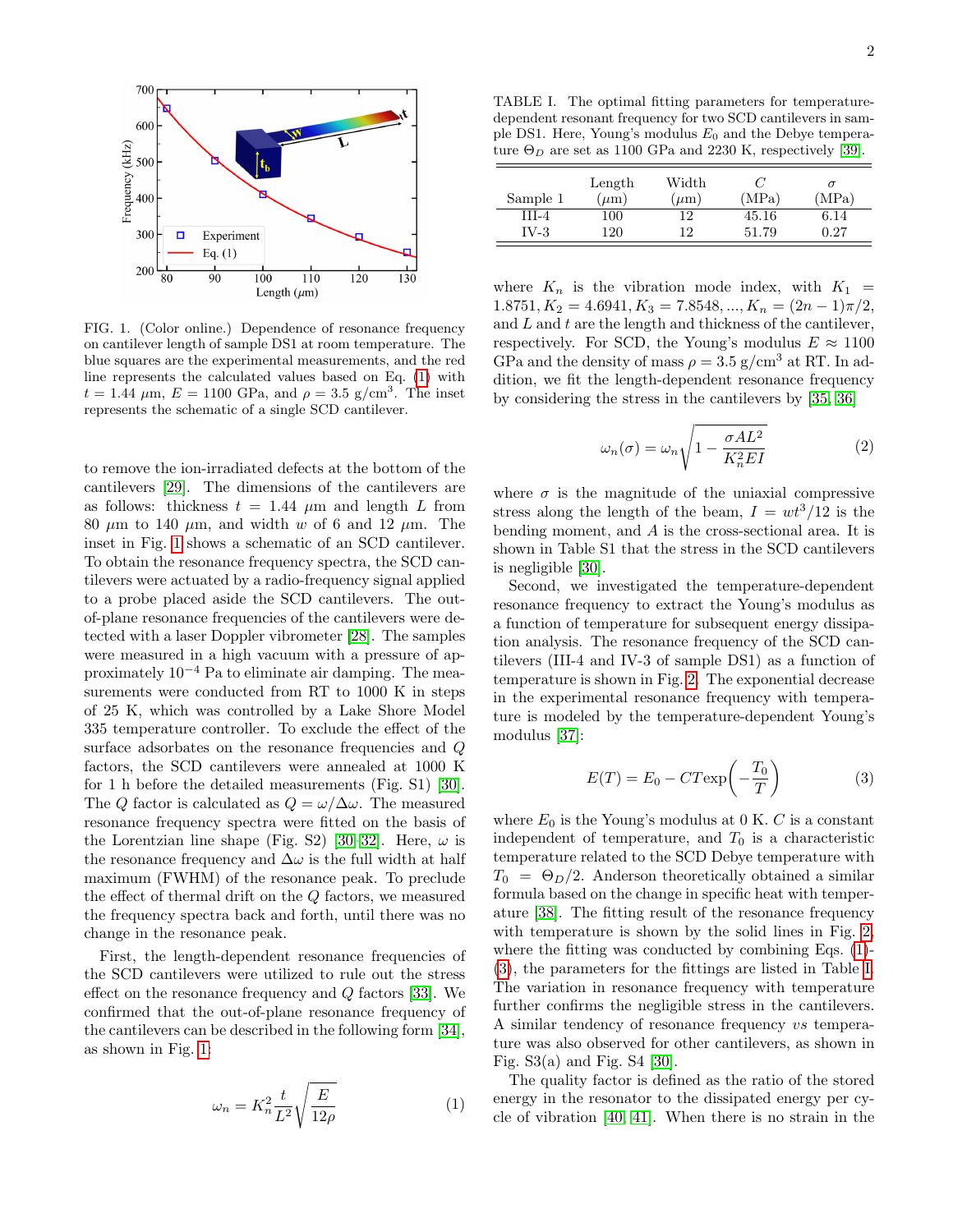

<span id="page-2-0"></span>FIG. 2. (Color online.) Dependence of resonance frequency on temperature of the SCD cantilevers in sample DS1 with (a)  $L = 100 \mu m$  of cantilever III-4 and (b)  $L = 120 \mu m$  of cantilever IV-3. The blue squares represent the experimental data and red lines represent the theoretical fitting results modeled by Eq. [\(3\)](#page-1-2). The fitting parameters and the dimensions of each cantilever are listed in Table [I.](#page-1-3)

mechanical resonator, a higher Q factor means a lower rate of damping or energy loss [\[41\]](#page-5-7). In the presence of a large strain, the strain may induce dissipation dilution and markedly improve the  $Q$  factor [\[33,](#page-4-26) [42\]](#page-5-8), where the increase in  $Q$  factor is due to the increase in energy stored rather than the decrease in dissipation. In this case, the mechanical dissipation rate  $\gamma = \omega/Q$  is used [\[43,](#page-5-9) [44\]](#page-5-10). In the present SCD cantilevers, the strain is negligible, as indicated by the length-dependent resonance frequency in Fig. [1.](#page-1-1) In Fig. [3,](#page-2-1) the temperaturedependent Q factor is shown from RT to 973 K for the same cantilevers in Fig. [2.](#page-2-0) It is revealed that the Q factor on average decreases with increasing temperature. The Q factors are greater than 10,000 over the full range of temperature and the maximum value is close to 200,000 near 400 K. Two maxima near 400 K and 900 K are observed. Similar behavior of Q factors vs temperature was also observed for other cantilevers in the same sample DS1 (Fig. S3(b) and Fig. S5). On the other hand, the resonance frequency also decreases with temperature, however, with the variation is less than 1 percent even up to 1000 K because of the decrease in the Young's modulus of diamond. To further exclude the effects of strain and temperature-dependent resonance frequency, the curves of  $Q/\omega$  vs temperature are plotted in Fig. S6. It can be seen that the same two maxima appear near 400 K and 900 K. For simplification, here, the Q factors were approximately utilized to describe the energy



<span id="page-2-1"></span>FIG. 3. (Color online.) Dependence of quality factor on temperature for (a) cantilever III-4 and (b) cantilever IV-3. The blue squares represent the experimental data and red lines represent the theoretical calculation. The parameters used in the theoretical calculations are listed in Table S3 [\[30\]](#page-4-24).

dissipation [\[45\]](#page-5-11).

To interpret the temperature-dependent Q factors, we analyzed the dominant energy dissipation mechanisms by excluding others. We assumed that the damping loss from air or surrounding gas  $Q_{air}^{-1}$  [\[41\]](#page-5-7) was negligible because the samples were in high vacuum. The bulk loss from grain boundaries, dislocations, and other crystal phases were also assumed to be negligible owing to the SCD nature [\[27\]](#page-4-21). The remaining losses were then considered to be dominated by clamping  $Q_{clamp}^{-1}$ , surface  $Q^{-1}_{surface}$ , TED  $Q^{-1}_{TED}$ , and MD dissipation  $Q^{-1}_{MD}$ , where the TED and MD losses are temperature-dependent. From the temperature-dependent Q factors, we assumed two types of mechanical defects in our experiments. Therefore, we adopted the following model [\[46,](#page-5-12) [47\]](#page-5-13):

<span id="page-2-2"></span>
$$
Q_{tot}^{-1} = Q_{clamp}^{-1} + Q_{surface}^{-1} + Q_{TED}^{-1} + Q_{MD1}^{-1} + Q_{MD2}^{-1} (4)
$$

As shown in Eq. (S3) and Eq. (S4) in the Supplementary Information [\[30\]](#page-4-24) and discussion herein, the clamping loss and surface effect show almost no dependence on temperature, and thus cannot be the mechanisms for the observed maxima near 400 K and 900 K shown in Fig. [3.](#page-2-1)

Here, we primarily discuss the energy loss mechanisms of TED and MD, with a focus on the defects-related MD mechanism. Crystal defects, such as substitutional impurities and interstitial motion, reconfigure between equilibrium and metastable states if the dynamic strain fields are changed by external conditions [\[46,](#page-5-12) [48–](#page-5-14)[50\]](#page-5-15). The dissipation originating from mechanical defects is expressed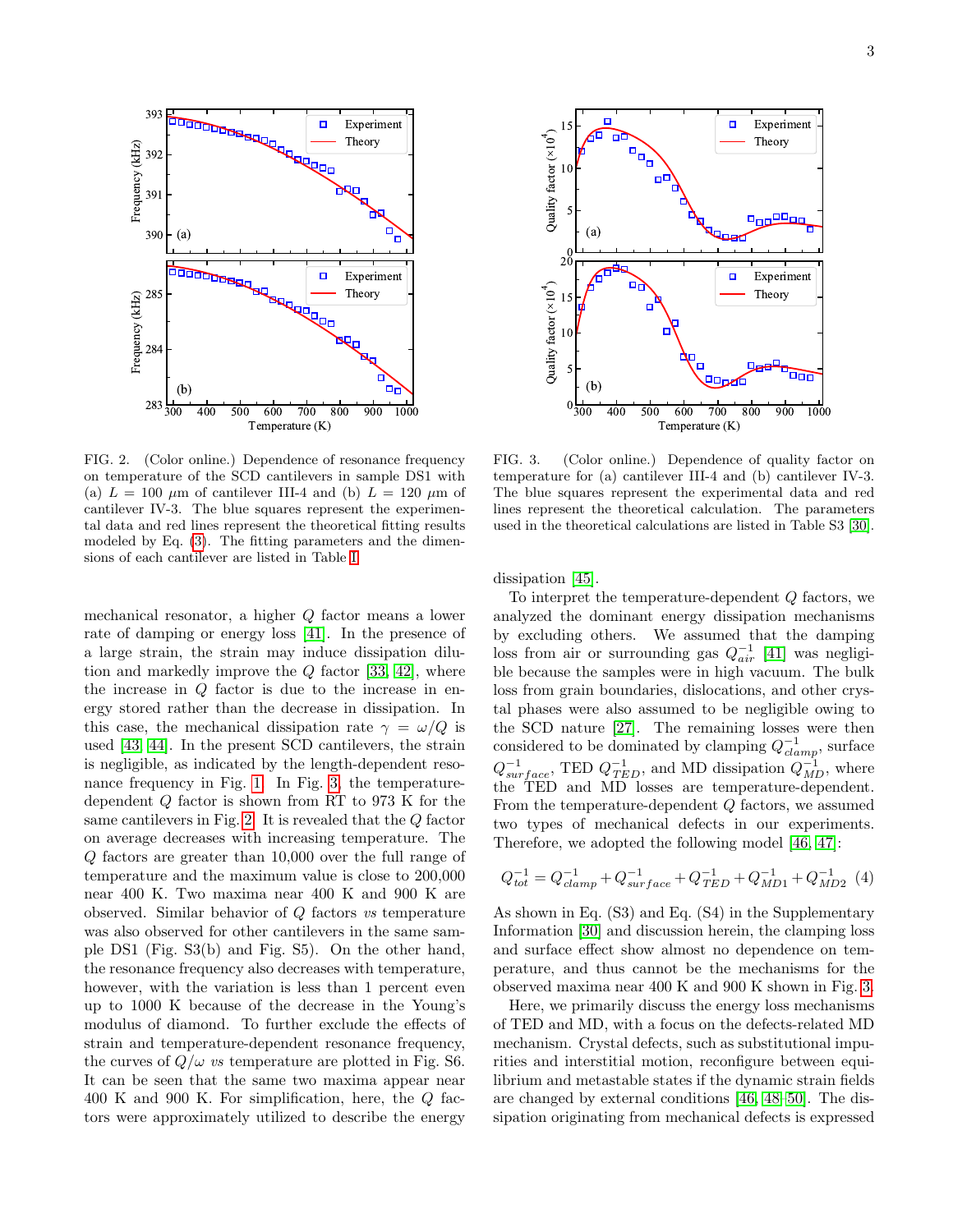as

$$
Q_{MD}^{-1} = \delta \frac{\omega \tau_{MD}}{1 + (\omega \tau_{MD})^2} \tag{5}
$$

$$
\tau_{MD} = \tau_{MD0}^{-1} \exp\left(-\frac{E_A}{k_B T}\right) \tag{6}
$$

where  $\delta$  is a unitless constant related to defect concentration,  $\tau_{MD}$  is the defect relaxation time, and  $\omega$  is the cantilever resonant frequency.  $\tau_{MD0}$  is the characteristic atomic vibration period on the order of  $10^{-13}$  s.  $E_A$ is the activation energy of the defect. The mechanical defect dissipation reaches its maximum when  $\omega \tau_{MD} = 1$ and results in a Debye peak.

The theoretical total dissipation is obtained by calculating each term in Eq. [\(4\)](#page-2-2) and compared with the experimental data, as shown in Fig. [3.](#page-2-1) The corresponding calculation parameters shown in Table S3 refer to the literature [\[51–](#page-5-16)[53\]](#page-5-17). To clearly determine the temperature-dependent dissipation mechanism, the theoretical curve of each mechanism in Eq. [\(4\)](#page-2-2) is plotted in Fig. [4\(](#page-3-0)a). The numerical results show that the clamping and surface losses change little with temperature rising. The increased TED loss with increasing temperature in Fig.  $4(a)$  is solely due to the reduction in the thermal conductivity, which is responsible for the Q factor reduction on average (Fig. S7). Therefore, only the mechanical defect dissipation contributes to the observed maxima at approximately 400 K and 900 K in the relationship between Q factor and temperature (Fig. [3\)](#page-2-1). The simulation by the mechanical defects model reveals that the thermal activation energy at approximately 400 K is  $0.31 - 0.33$ eV, named D1 later. This activation energy value is similar to that of boron acceptors in diamond [\[54,](#page-5-18) [55\]](#page-5-19). The defect contributing to the maximum of the Q factor near 900 K was simulated to have a thermal activation energy of  $0.91 - 0.92$  eV, named D2 later. The D2 defect is likely related to the nitrogen impurities [\[56,](#page-5-20) [57\]](#page-5-21). In addition, two other SCD samples without boron (DS2) and with high boron concentration (DS3) were measured for comparison. For both samples, the damaged substrate layer was not removed, accounting for the relatively low Q factors. For the cantilevers of sample DS2 without boron dopants, the maximum  $Q$  factor near 900 K was observed, as shown in Fig. S9 [\[30\]](#page-4-24), but the peak at approximately 400 K was not obvious. In another sample, DS3, which was deliberately doped with boron at a concentration of  $5 \times 10^{18}/\text{cm}^3$ , the peak near 400 K was obvious, as shown in Fig. S10 [\[30\]](#page-4-24). In sample DS3, the reason the declining Q-factor trend was not observed at high temperatures may be the compensation effect of boron defects.

From the simulation, we expected that the defect density would strongly affect the Q factors at different temperatures. By calculating each energy dissipation term in Eq.  $(4)$ , as shown in Fig.  $4(a)$ , the total Q factors were obtained, as shown in Fig. [4\(](#page-3-0)b). To understand the dissipa-



<span id="page-3-0"></span>FIG. 4. (Color online.) (a) Variation of each dissipation term in Eq. (4) with temperature. MD1 is the mechanical dissipation of defect D1 and the dissipation of defect D2 is zero and not shown. Here,  $\delta_1 = 10^{-4}$  and  $\delta_2 = 0$ . (b) Calculated Q factors vs temperature with different defect concentrations. Each line represents only one kind of defect being activated. The red lines are for D1 with excitation energy 0.33 eV. The blue lines are for D2 with excitation of 0.91 eV. The other calculation parameters are the same as those of cantilever IV-3 in Table S3.

tion of the mechanical defects, we considered the extreme cases with one type of defect dominating. We changed the defect density-related parameters  $\delta_1$  and  $\delta_2$  and used the other parameters listed in Table S3. In Fig. [4\(](#page-3-0)b), the red lines represent the case where only defect D1 is activated. The solid and dashed lines represents the defect concentrations of  $\delta_1 = 10^{-4}$  and  $\delta_1 = 10^{-1}$ , respectively. The blue lines represent the case where only defect D2 is activated. The dash-dotted line and dotted line represent the defects concentrations of  $\delta_2 = 10^{-4}$  and  $\delta_2 = 10^{-1}$ , respectively. It is revealed that if the concentration of D1 is sufficiently high, then the Q factor is low even at RT. In contrast, D2 reduces the Q factor only at high temperatures, even at a rather high concentration. In Fig. [4\(](#page-3-0)a), we calculated the mechanical defect dissipation with the special case of  $\delta_1 = 10^{-4}$  (with D1) and  $\delta_2 = 0$  (without D2) by using the same parameters as those of cantilever IV-3 in Table S3. It is revealed that the mechanical defect dissipation of D1 decreases with increasing temperature and only the first maximum originating from boron appears near RT. The dissipation of D1 directly leads to the maximum  $Q$  factor near 400 K, as shown in Fig. [4\(](#page-3-0)b). Similarly, the maximum energy dissipation of D2 appears near 700 K if we take  $\delta_1 = 0$  (without D1) and  $\delta_2 = 10^{-4}$ (with D2). Because boron (D1) usually can be avoided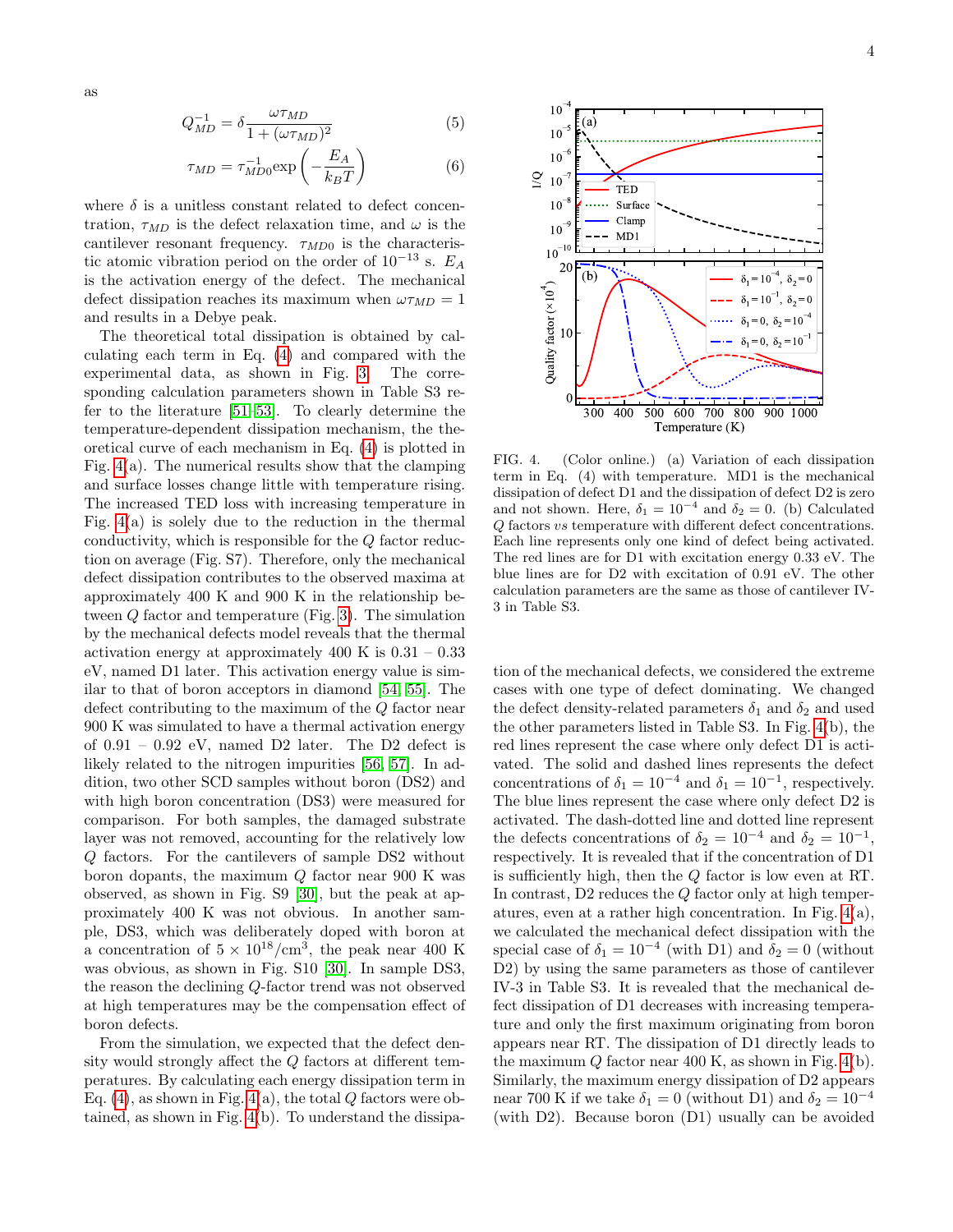and nitrogen (D2) is the only unintentional impurity in diamond, diamond has obvious advantages for high Qfactor resonators because of the deep-defect nature of nitrogen. Because of the low intrinsic mechanical losses in diamond, by using strain-diluted dissipation, SCD resonators with ultra-high  $Q$  factors of more than  $10^8$  might be achieved [\[33,](#page-4-26) [58](#page-5-22)[–60\]](#page-5-23).

In conclusion, we investigated the mechanical energy dissipation of SCD from RT to 1000 K. It is shown that the energy dissipation increases with increasing temperature. Two maxima in the Q factor were observed near 400 K and 900 K. It is theoretically argued that these maxima are consistent with the excitation of deep defects at elevated temperatures, and the defect concentration strongly affects the overall mechanical energy dissipation. Considering the features of deep defects in diamond, diamond MEMS resonators have the advantage of high Q factors at elevated temperatures. This experiment also provides a promising method for controlling the Q factor by defect engineering in other UWBG semiconductors.

This work was supported by Science Challenge Project (No. TZ2018003), JSPS KAKENHI (Grant No.20H02212, 15H03999, 26220903), JST-PRESTO (Grant No. JPMJPR19I7), and Nanotechnology Platform projects sponsored by the Ministry of Education, Culture, Sports, and Technology (MEXT) in Japan, National Key Research Development Program of China (No. 2016YFA0301200), NSAF (No. U1930402), and BAQIS Research Program (No. Y18G27). H. Sun also gratefully thanked financial support from China Scholarship Council (No. 201904890013).

<span id="page-4-0"></span><sup>∗</sup> Corresponding email[:Meiyong.LIAO@nims.go.jp](mailto:Meiyong.LIAO@nims.go.jp)

- <span id="page-4-1"></span>[1] J. Chaste, A. Eichler, J. Moser, G. Ceballos, R. Rurali, and A. Bachtold, [Nature Nanotechnology](http://dx.doi.org/ 10.1038/nnano.2012.42) 7, 301 (2012).
- $[2]$  E. Sage, A. Brenac, T. Alava, R. Morel, C. Dupré, M. S. Hanay, M. L. Roukes, L. Duraffourg, C. Masselon, and S. Hentz, [Nature Communications](http://dx.doi.org/ 10.1038/ncomms7482) 6, 6482 (2015).
- <span id="page-4-2"></span>[3] E. Sage, M. Sansa, S. Fostner, M. Defoort, M. Gély, A. K. Naik, R. Morel, L. Duraffourg, M. L. Roukes, T. Alava, G. Jourdan, E. Colinet, C. Masselon, A. Brenac, and S. Hentz, [Nature Communications](http://dx.doi.org/ 10.1038/s41467-018-05783-4) 9, 3283 (2018).
- <span id="page-4-3"></span>[4] S. Tang, H. Liu, S. Yan, X. Xu, W. Wu, J. Fan, J. Liu, C. Hu, and L. Tu, [Microsystems & Nanoengineering](http://dx.doi.org/ 10.1038/s41378-019-0089-7) 5, [45 \(2019\).](http://dx.doi.org/ 10.1038/s41378-019-0089-7)
- <span id="page-4-4"></span>[5] B. El Mansouri, L. M. Middelburg, R. H. Poelma, G. Q. Zhang, H. W. van Zeijl, J. Wei, H. Jiang, J. G. Vogel, and W. D. van Driel, [Microsystems & Nanoengineering](http://dx.doi.org/ 10.1038/s41378-019-0105-y) 5[, 60 \(2019\).](http://dx.doi.org/ 10.1038/s41378-019-0105-y)
- <span id="page-4-5"></span>[6] M. S. Hanay, S. Kelber, A. K. Naik, D. Chi, S. Hentz, E. C. Bullard, E. Colinet, L. Duraffourg, and M. L. Roukes, [Nature Nanotechnology](http://dx.doi.org/10.1038/nnano.2012.119) 7, 602 (2012).
- <span id="page-4-6"></span>[7] V. Puller, B. Lounis, and F. Pistolesi, [Phys. Rev. Lett.](http://dx.doi.org/10.1103/PhysRevLett.110.125501) 110[, 125501 \(2013\).](http://dx.doi.org/10.1103/PhysRevLett.110.125501)
- <span id="page-4-7"></span>[8] D. Rugar, R. Budakian, H. J. Mamin, and B. W. Chui, Nature 430[, 329 \(2004\).](https://doi.org/10.1038/nature02658)
- <span id="page-4-8"></span>[9] M. S. J. Barson, P. Peddibhotla, P. Ovartchaiyapong, K. Ganesan, R. L. Taylor, M. Gebert, Z. Mielens, B. Koslowski, D. A. Simpson, L. P. McGuinness, J. Mc-Callum, S. Prawer, S. Onoda, T. Ohshima, A. C. Bleszynski Jayich, F. Jelezko, N. B. Manson, and M. W. Doherty, Nano Letters 17[, 1496 \(2017\).](http://dx.doi.org/10.1021/acs.nanolett.6b04544)
- <span id="page-4-9"></span>[10] O. Williams, [Diamond and Related Materials](http://dx.doi.org/https://doi.org/10.1016/j.diamond.2011.02.015) 20, 621 [\(2011\).](http://dx.doi.org/https://doi.org/10.1016/j.diamond.2011.02.015)
- [11] H. Najar, M.-L. Chan, H.-A. Yang, L. Lin, D. G. Cahill, and D. A. Horsley, [Applied Physics Letters](http://dx.doi.org/ 10.1063/1.4871803) 104, 151903  $(2014)$ .
- [12] B. Khanaliloo, H. Jayakumar, A. C. Hryciw, D. P. Lake, H. Kaviani, and P. E. Barclay, [Phys. Rev. X](http://dx.doi.org/10.1103/PhysRevX.5.041051) 5, 041051 [\(2015\).](http://dx.doi.org/10.1103/PhysRevX.5.041051)
- [13] B. Regan, A. Aghajamali, J. Froech, T. T. Tran, J. Scott, J. Bishop, I. Suarez-Martinez, Y. Liu, J. M. Cairney, N. A. Marks, M. Toth, and I. Aharonovich, [Advanced](http://dx.doi.org/10.1002/adma.201906458) Materials 32[, 1906458 \(2020\).](http://dx.doi.org/10.1002/adma.201906458)
- <span id="page-4-10"></span>[14] H. J. McSkimin and P. Andreatch, [Journal of Applied](http://dx.doi.org/10.1063/1.1661636) Physics 43[, 2944 \(1972\).](http://dx.doi.org/10.1063/1.1661636)
- <span id="page-4-11"></span>[15] P. Ovartchaiyapong, K. W. Lee, B. A. Myers, and A. C. B. Jayich, [Nature Communications](https://doi.org/10.1038/ncomms5429) 5, 4429 (2014).
- <span id="page-4-12"></span>[16] P.-B. Li, Z.-L. Xiang, P. Rabl, and F. Nori, [Phys. Rev.](http://dx.doi.org/ 10.1103/PhysRevLett.117.015502) Lett. 117[, 015502 \(2016\).](http://dx.doi.org/ 10.1103/PhysRevLett.117.015502)
- <span id="page-4-13"></span>[17] A. Gaidarzhy, M. Imboden, P. Mohanty, J. Rankin, and B. W. Sheldon, [Applied Physics Letters](http://dx.doi.org/ 10.1063/1.2804573) 91, 203503 [\(2007\).](http://dx.doi.org/ 10.1063/1.2804573)
- <span id="page-4-14"></span>[18] Y. Tao, J. M. Boss, B. A. Moores, and C. L. Degen, [Nature Communications](https://doi.org/10.1038/ncomms4638) 5, 3638 (2014).
- <span id="page-4-15"></span>[19] P. Mohanty, D. A. Harrington, K. L. Ekinci, Y. T. Yang, M. J. Murphy, and M. L. Roukes, [Phys. Rev. B](http://dx.doi.org/10.1103/PhysRevB.66.085416) 66, [085416 \(2002\).](http://dx.doi.org/10.1103/PhysRevB.66.085416)
- [20] B. H. Houston, D. M. Photiadis, M. H. Marcus, J. A. Bucaro, X. Liu, and J. F. Vignola, [Applied Physics Letters](http://dx.doi.org/ 10.1063/1.1449534) 80[, 1300 \(2002\).](http://dx.doi.org/ 10.1063/1.1449534)
- <span id="page-4-16"></span>[21] U. Gysin, S. Rast, P. Ruff, E. Meyer, D. W. Lee, P. Vettiger, and C. Gerber, Phys. Rev. B 69[, 045403 \(2004\).](http://dx.doi.org/10.1103/PhysRevB.69.045403)
- <span id="page-4-17"></span>[22] Y.-I. Sohn, M. J. Burek, V. Kara, R. Kearns, and M. Lon?ar, [Applied Physics Letters](http://dx.doi.org/ 10.1063/1.4937625) 107, 243106 (2015).
- [23] J. P. Goss, R. Jones, S. J. Breuer, P. R. Briddon, and S. Öberg, [Phys. Rev. Lett.](http://dx.doi.org/ 10.1103/PhysRevLett.77.3041) **77**, 3041 (1996).
- <span id="page-4-18"></span>[24] R. Jones, J. E. Lowther, and J. Goss, [Applied Physics](http://dx.doi.org/10.1063/1.117715) Letters 69[, 2489 \(1996\).](http://dx.doi.org/10.1063/1.117715)
- <span id="page-4-19"></span>[25] S. M. Sze, Semiconductor devices: physics and technology (John wiley & sons, 2008).
- <span id="page-4-20"></span>[26] E. Romero, V. M. Valenzuela, A. R. Kermany, L. Sementilli, F. Iacopi, and W. P. Bowen, [Phys. Rev. Applied](http://dx.doi.org/ 10.1103/PhysRevApplied.13.044007) 13, [044007 \(2020\).](http://dx.doi.org/ 10.1103/PhysRevApplied.13.044007)
- <span id="page-4-21"></span>[27] M. Liao, S. Hishita, E. Watanabe, S. Koizumi, and Y. Koide, [Advanced Materials](http://dx.doi.org/ 10.1002/adma.201003074) 22, 5393 (2010).
- <span id="page-4-22"></span>[28] Z. Zhang, H. Wu, L. Sang, J. Huang, Y. Takahashi, L. Wang, M. Imura, S. Koizumi, Y. Koide, and M. Liao, Carbon 152[, 788 \(2019\).](http://dx.doi.org/ https://doi.org/10.1016/j.carbon.2019.06.072)
- <span id="page-4-23"></span>[29] H. Wu, L. Sang, Y. Li, T. Teraji, T. Li, M. Imura, J. You, Y. Koide, M. Toda, and M. Liao, [Phys. Rev. Materials](http://dx.doi.org/ 10.1103/PhysRevMaterials.2.090601) 2[, 090601 \(2018\).](http://dx.doi.org/ 10.1103/PhysRevMaterials.2.090601)
- <span id="page-4-24"></span>[30] See the supplemental information.
- [31] T. Christopoulos, O. Tsilipakos, G. Sinatkas, and E. E. Kriezis, Opt. Express 27[, 14505 \(2019\).](http://dx.doi.org/10.1364/OE.27.014505)
- <span id="page-4-25"></span>[32] M. Born and E. Wolf, *Principles of optics: electromag*netic theory of propagation, interference and diffraction of light (Elsevier, 2013).
- <span id="page-4-26"></span>[33] S. S. Verbridge, J. M. Parpia, R. B. Reichenbach, L. M.